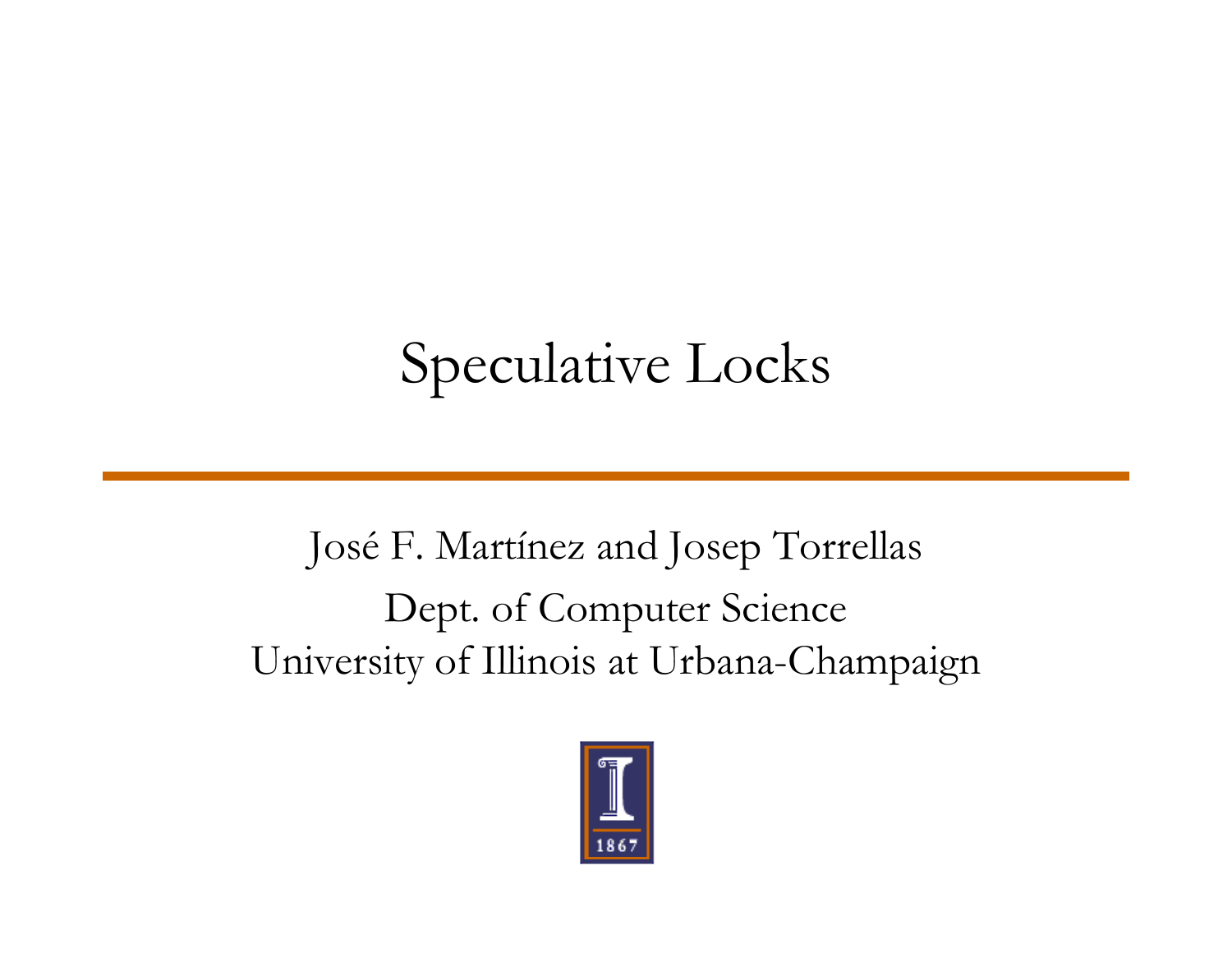#### Motivation

Lock granularity a trade-off:

- – $-$  Fine grain  $\rightarrow$  greater concurrency
- –Coarse grain  $\rightarrow$  greater programmability/time to market

 $\bullet$  Our goal:

- –Pursue fine-grain concurrency
- –– Provide coarse-grain programmability
- ♦ Our proposal – Speculative Locks:
	- – $-$  Execute critical section assuming no dependencies
	- –Monitor for dependence violations
	- –Squash and roll back on the fly if violation detected

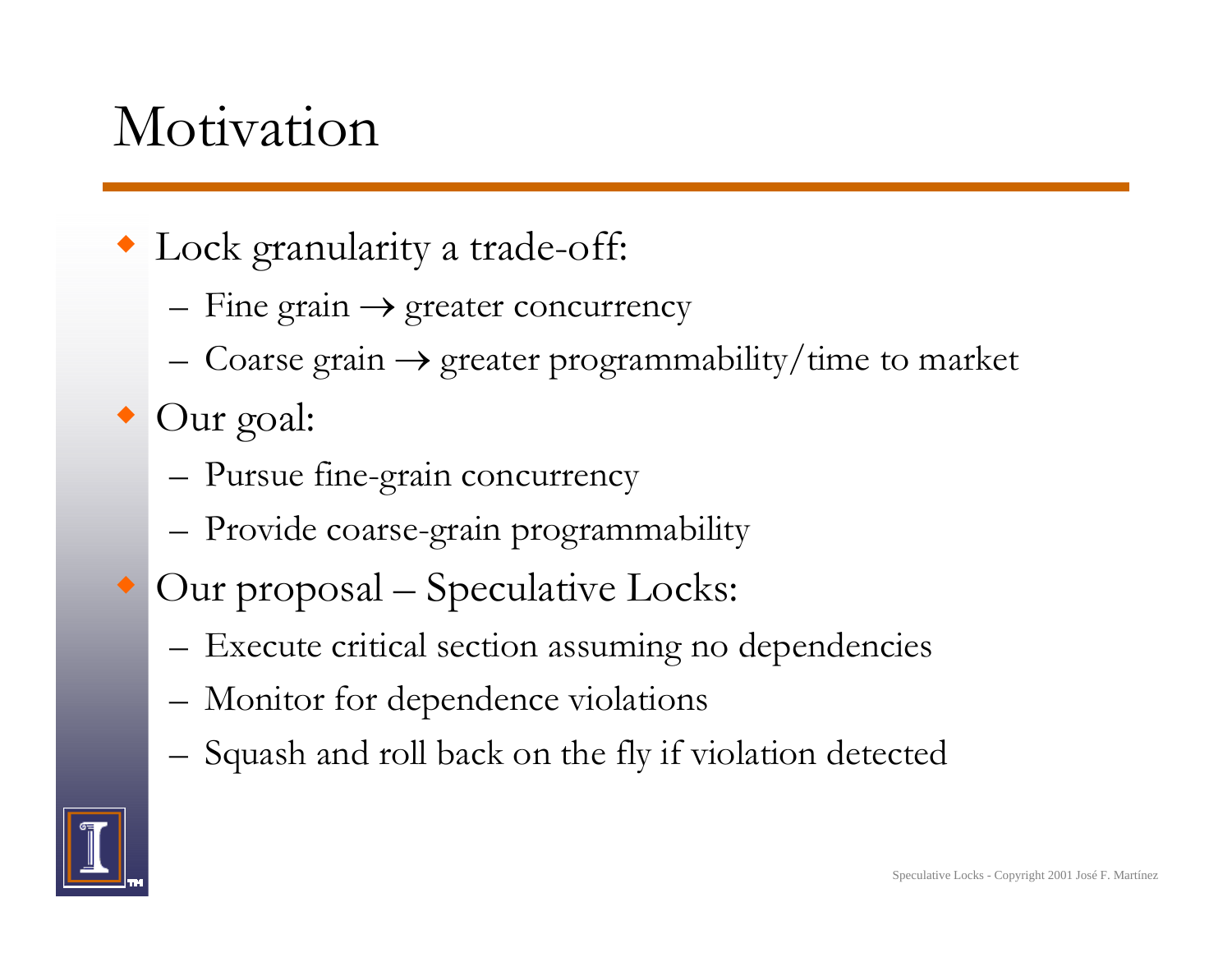### Example of Critical Section



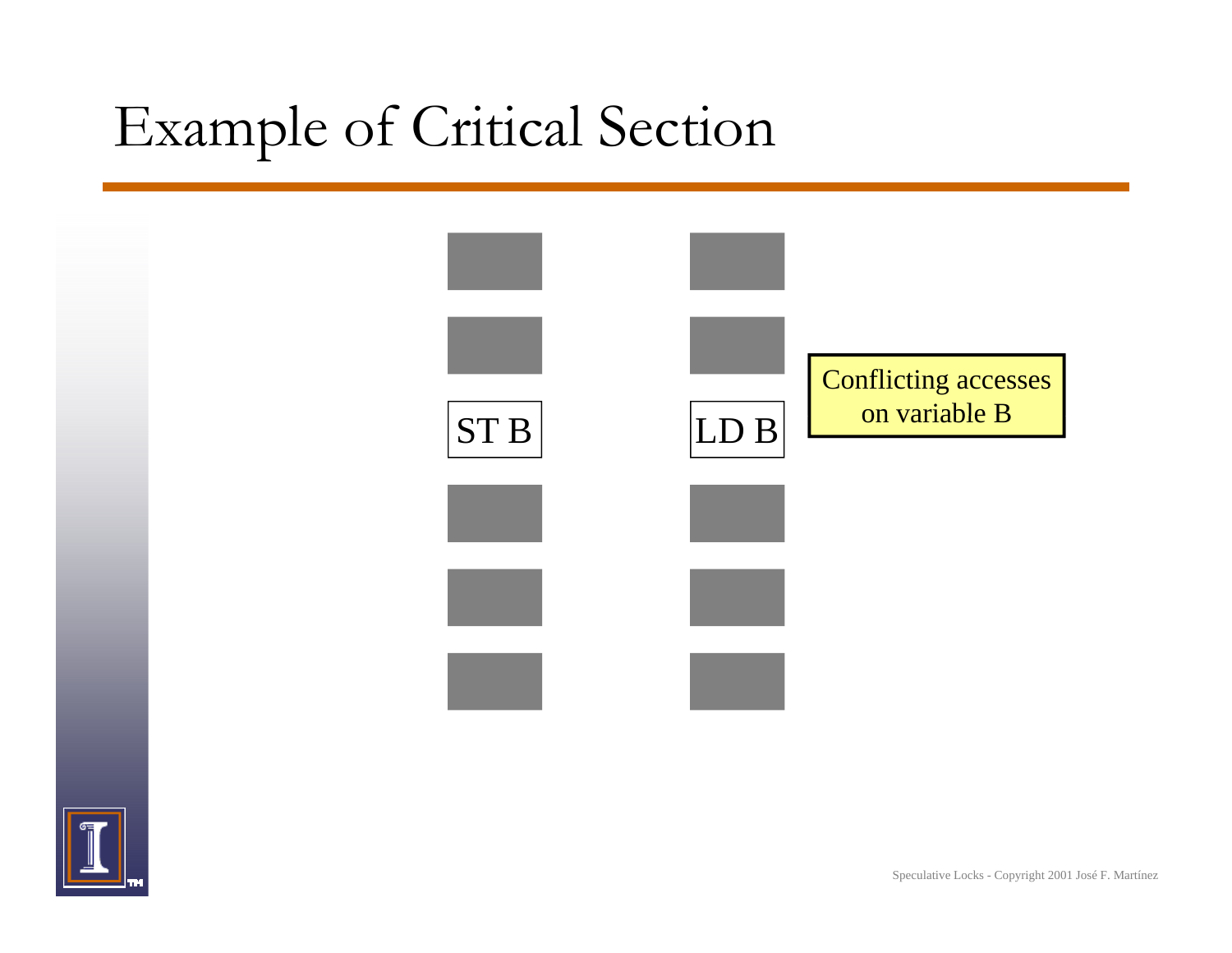# Enforcing Serialisation



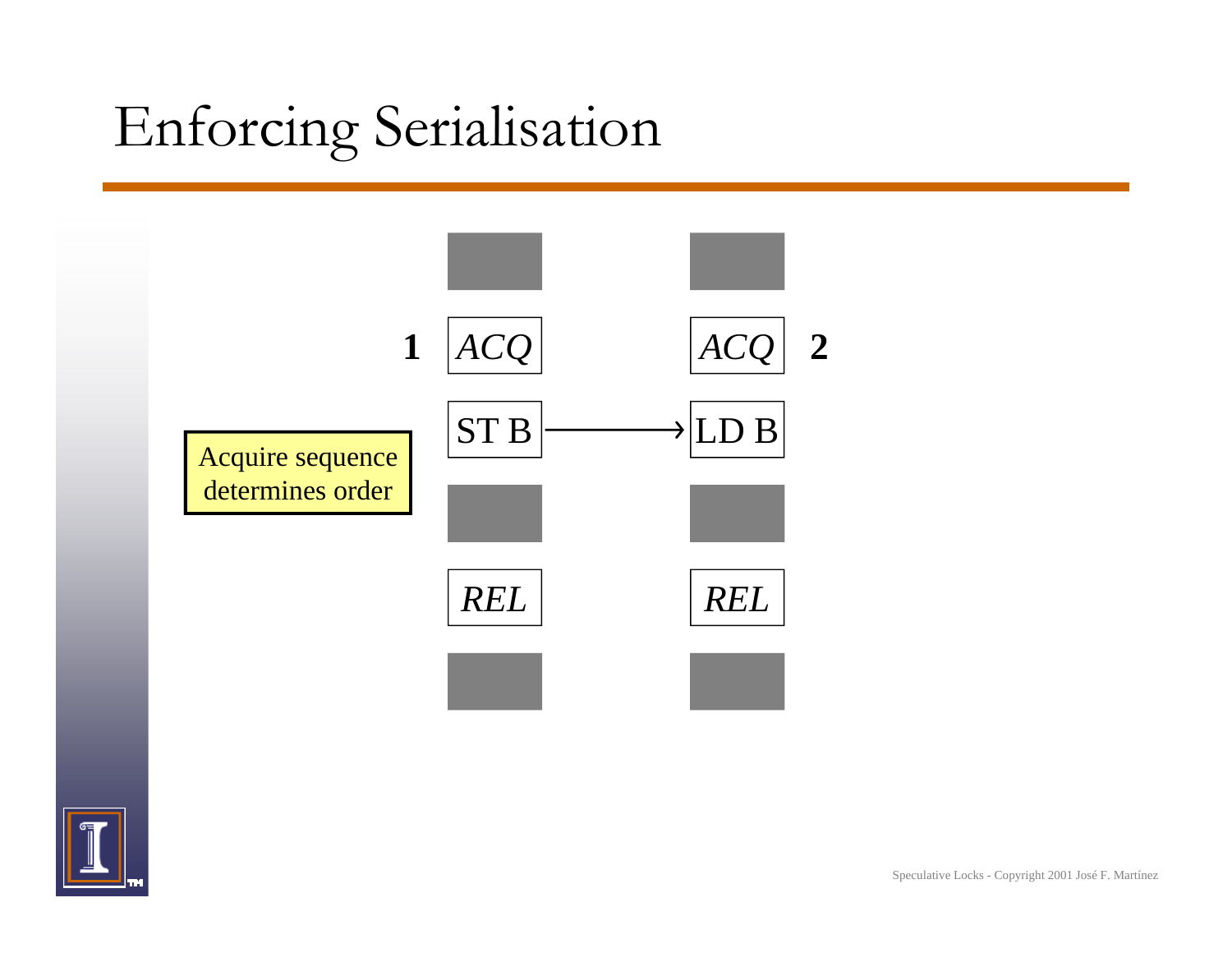#### Race-Free Execution\*



#### $ST\,B\stackrel{\mathrm{po}}{\rightarrow} REL\stackrel{\mathrm{so}}{\rightarrow} ACQ\stackrel{\mathrm{po}}{\rightarrow} L\mathrm{D}\,B$



\*Adve et al, ISCA90,93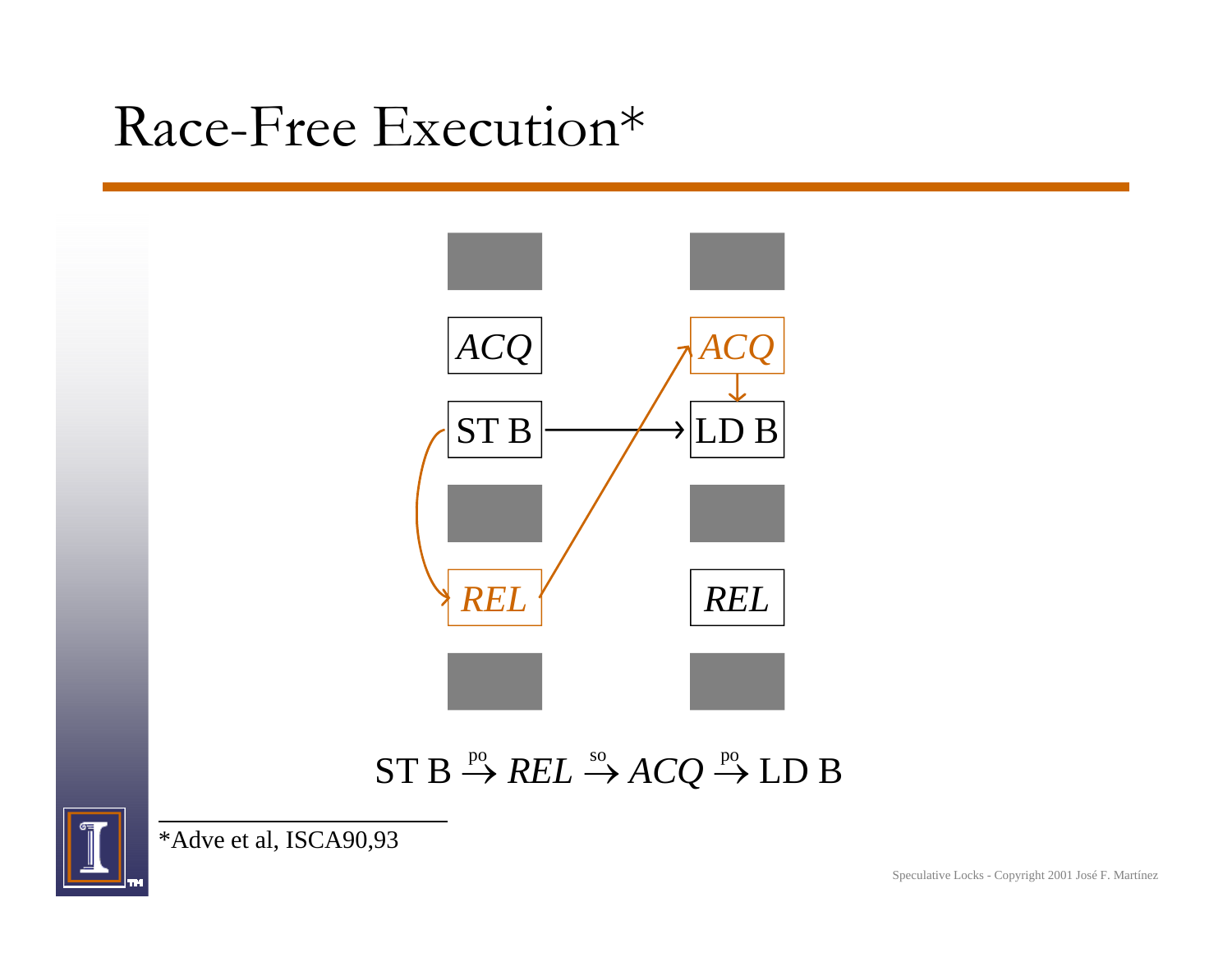#### Release Consistency Suboptimal



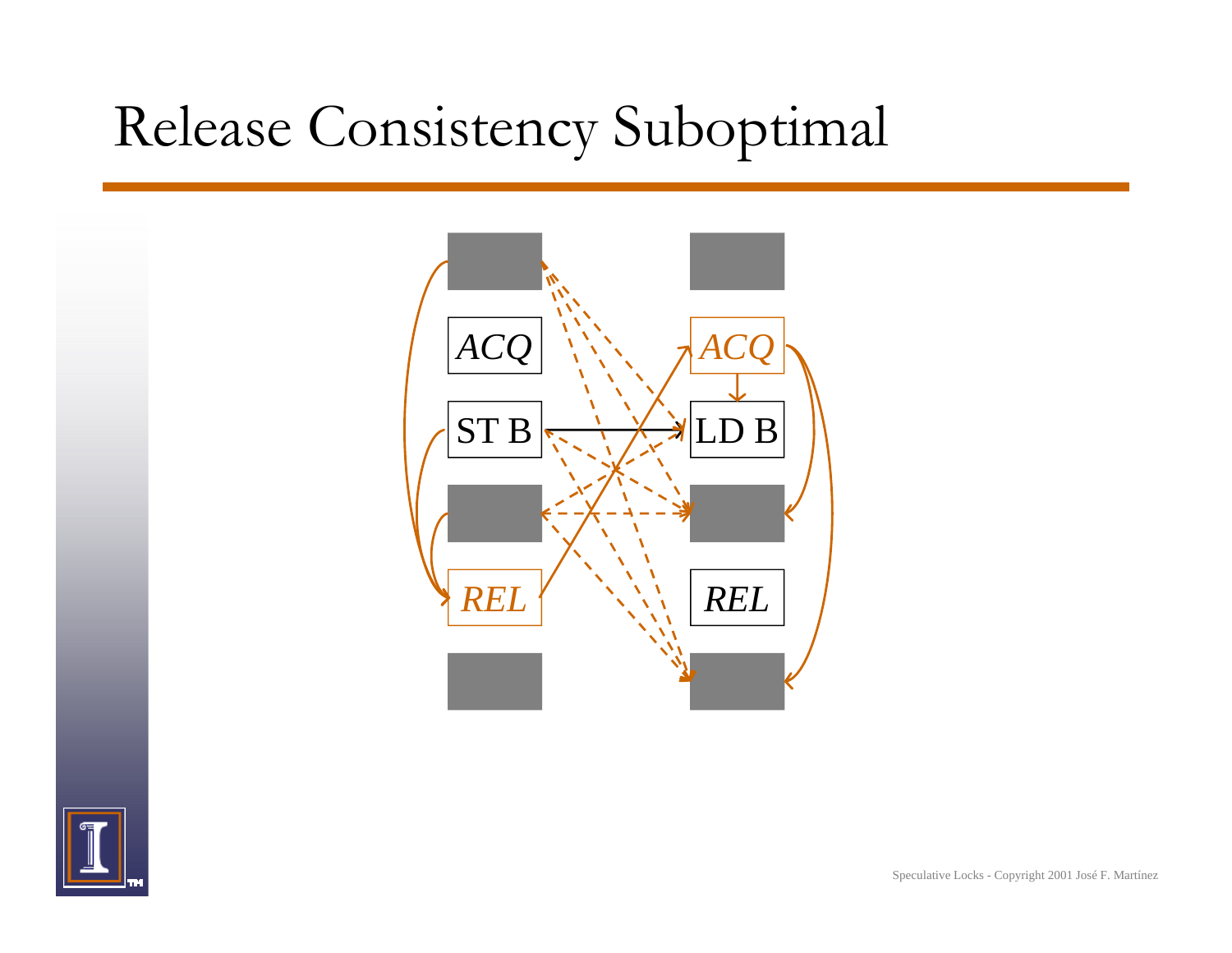# Actual RC Implementations

- Can speculatively execute ops past acquire point\*
	- –– Use processor's memory buffers as temporary storage
	- –Retire memory ops when acquire successful
	- –Redo accesses if externally invalidated
- Memory buffers small
	- –Good enough to hide acquire latency
	- –Not suitable to exploit thread-level parallelism



\*Gharachorlo et al, ICPP 1991, Ranangathan et al, SPAA 1997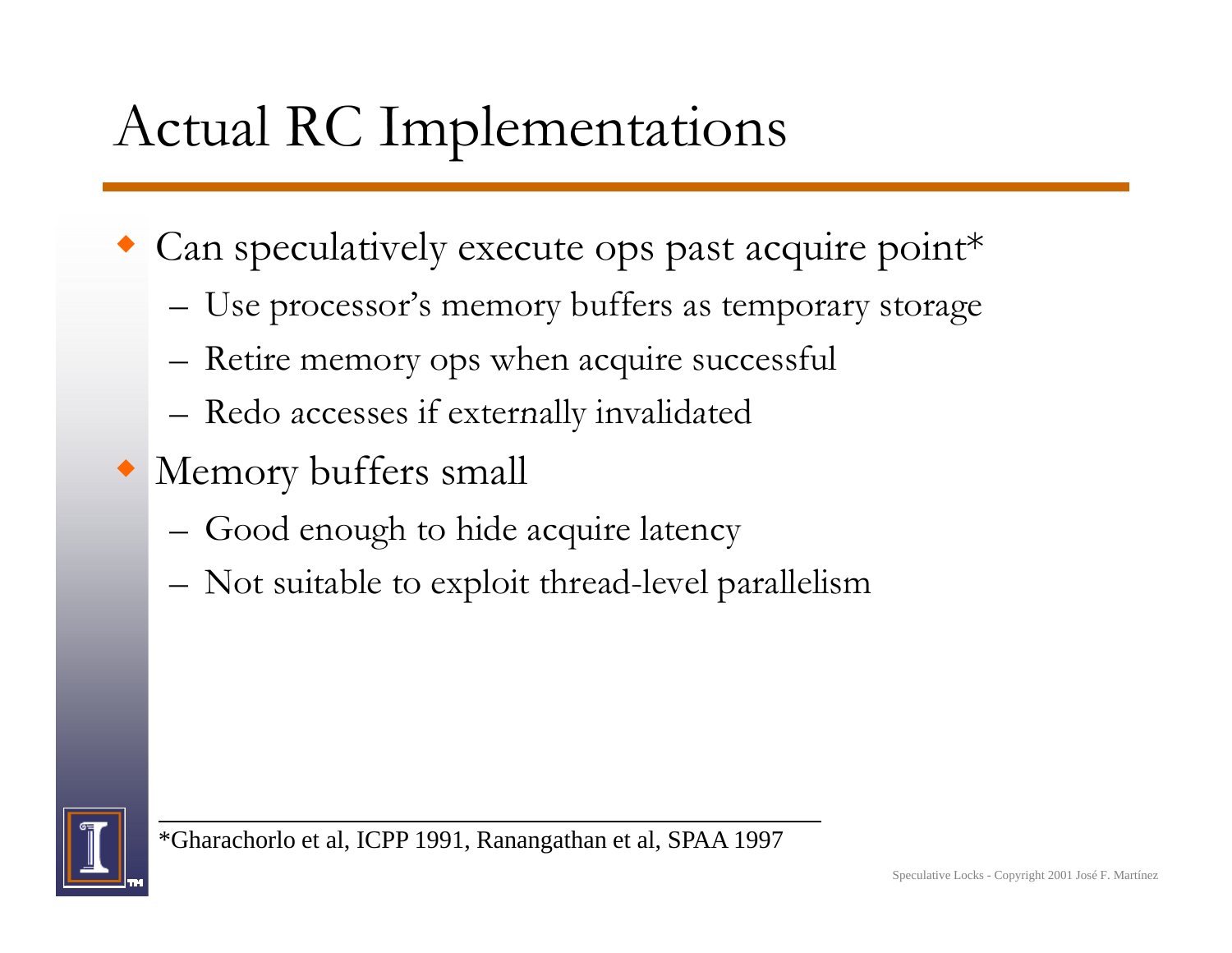#### Lock-Free Accesses

- Specialised code without synchronisation primitives
	- –– Typically work on <u>private copy</u>
- Check for conflicts at commit time
- Discard changes and repeat if conflicts detected
	- –Livelock avoidance typically tackled using <u>exponential back-off</u>

#### • Limitations:

- –Private copy generally expensive
- –– Use of specialised lock-free code
- –Forward progress not guaranteed automatically
- No memor y conflicts tolerated

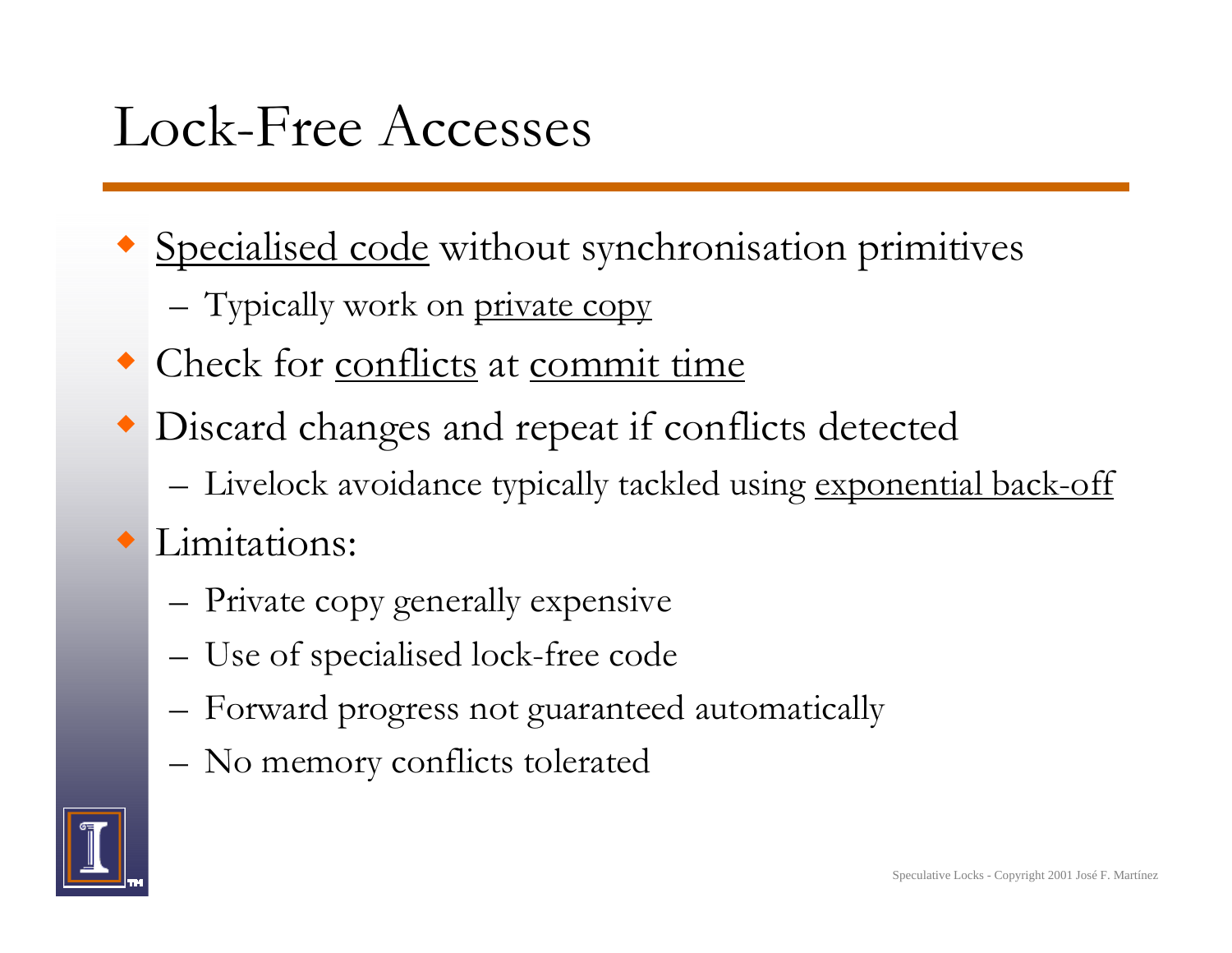## Speculative Locks

- Write conventional lock-based code
- Guarantee forward progress through lock owner
	- Execute transactions speculatively except lock owner
	- Use caches as temporary buffer – except lock owner
- Monitor for <u>violations</u> and <u>on the fly</u>
	- Use existing coherence protocol
	- All in-order (safe to speculative) conflicts tolerated
	- Restart at once if violation detected
		- Partial parallelism achievable

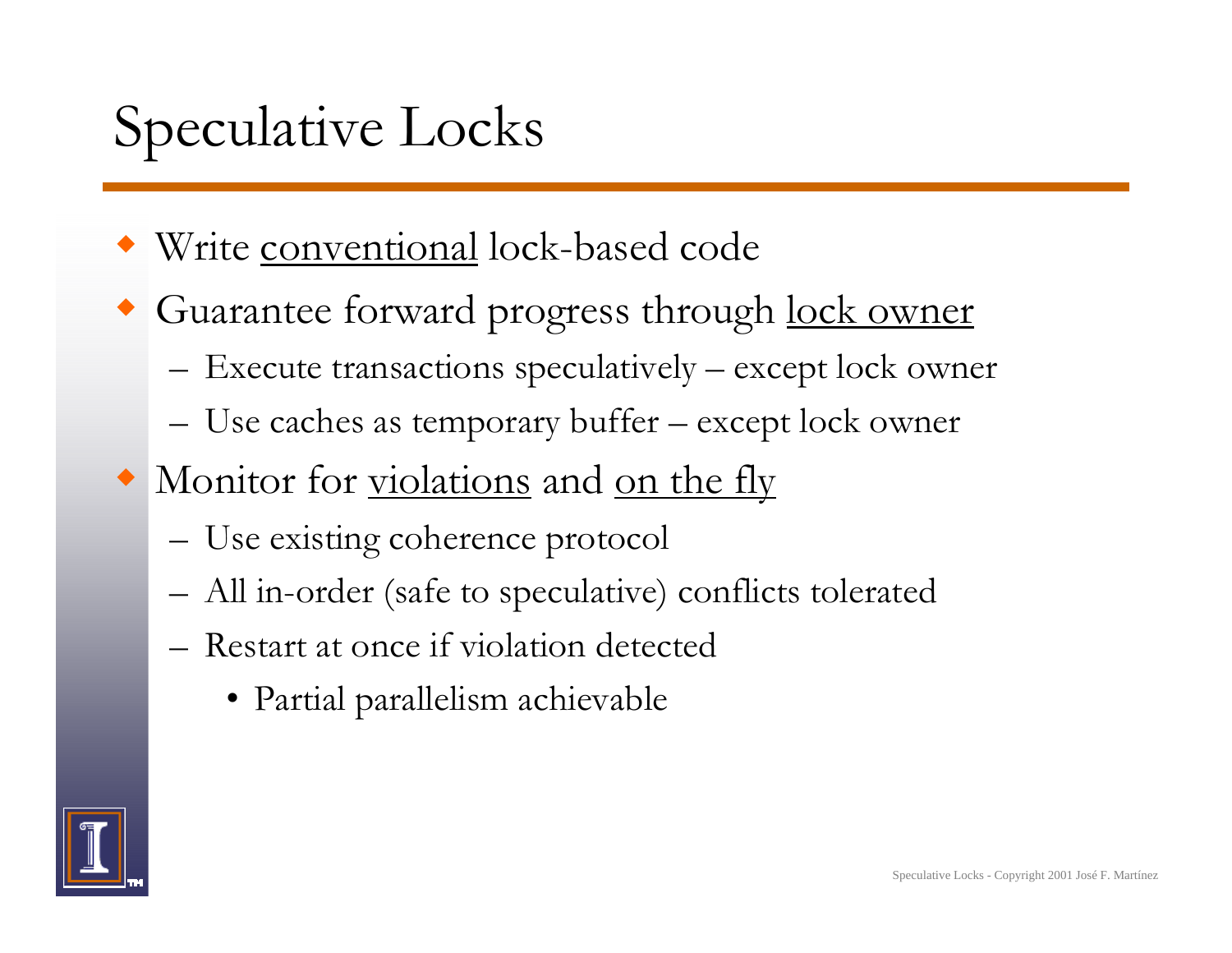

*REL*

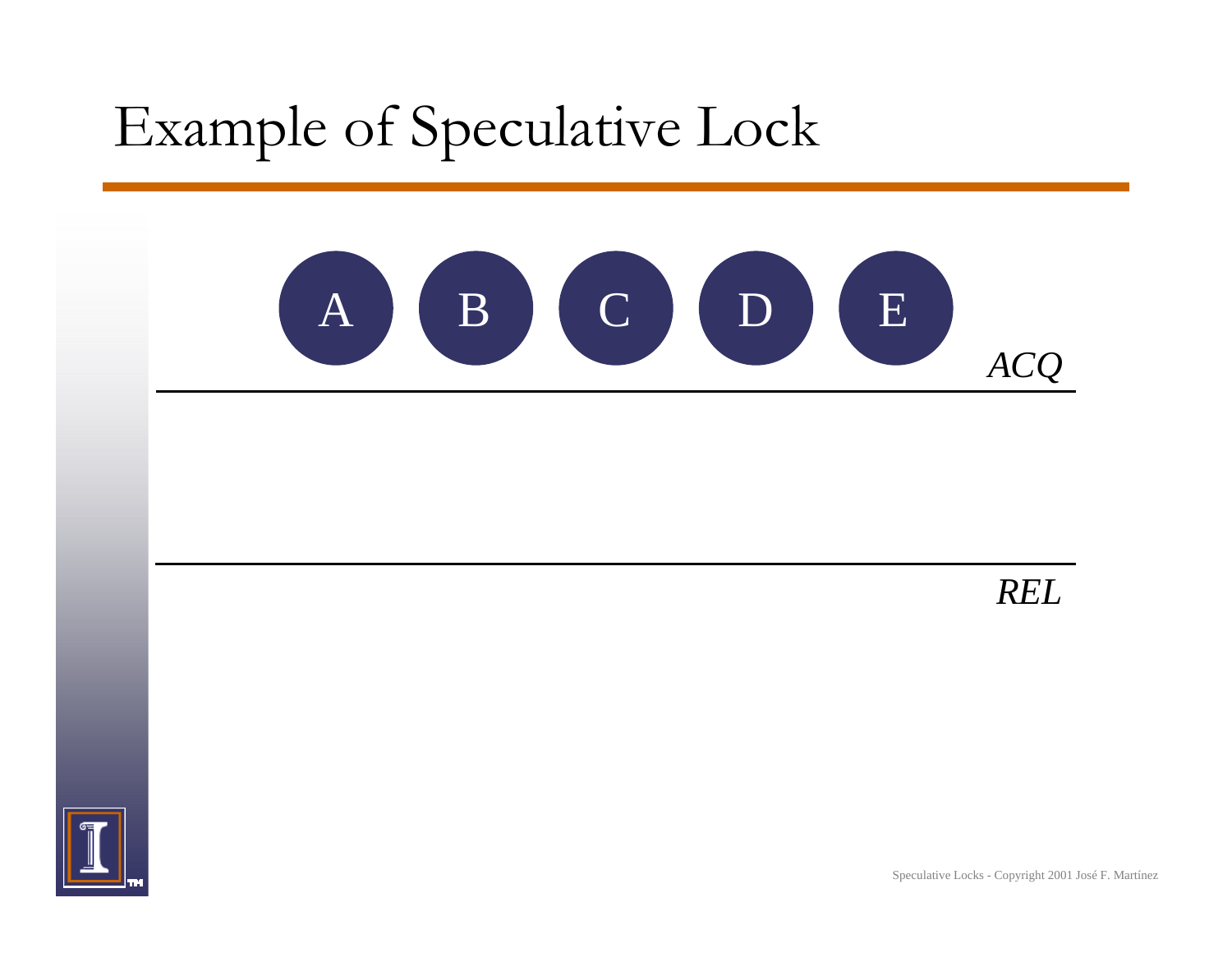

*REL*

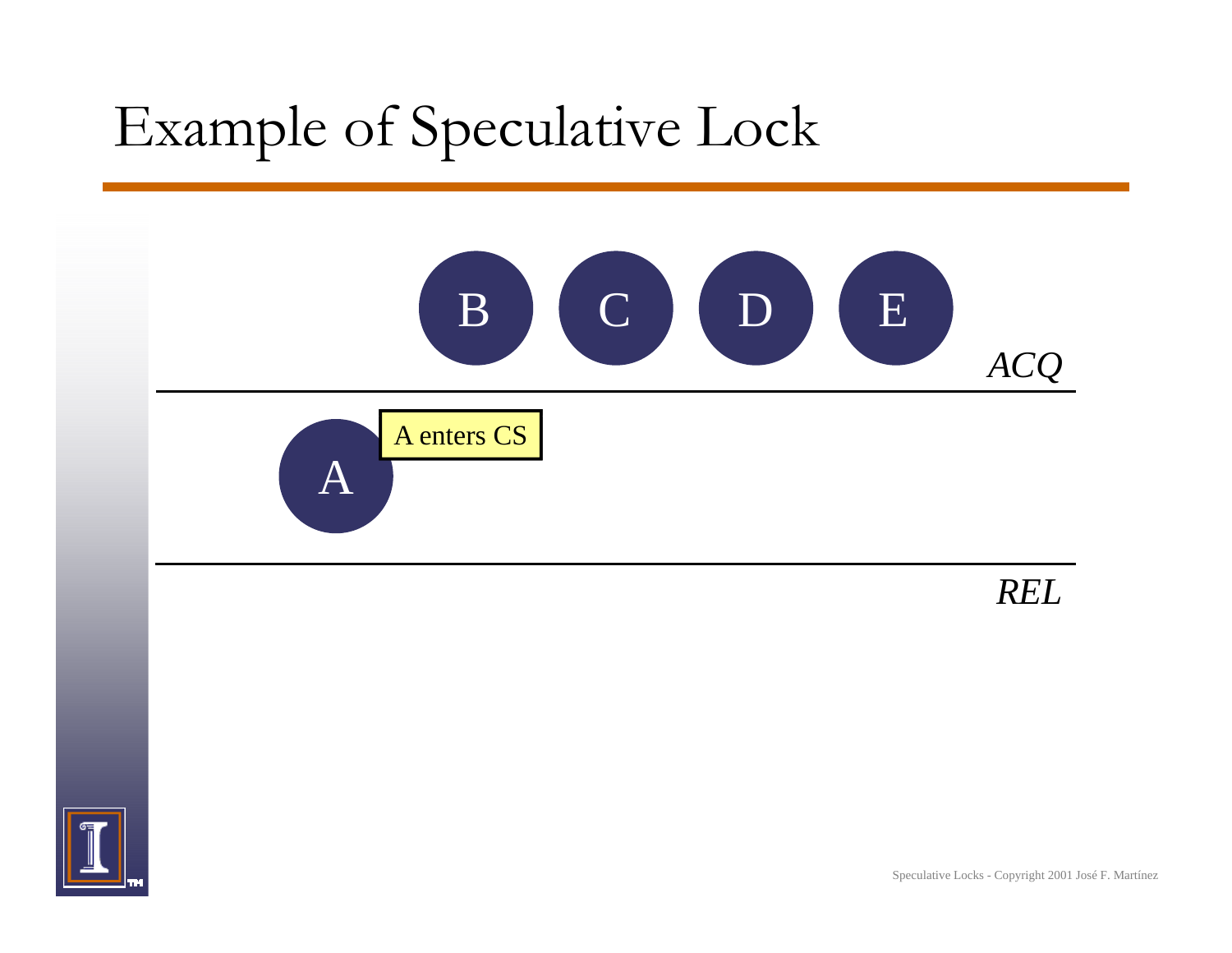

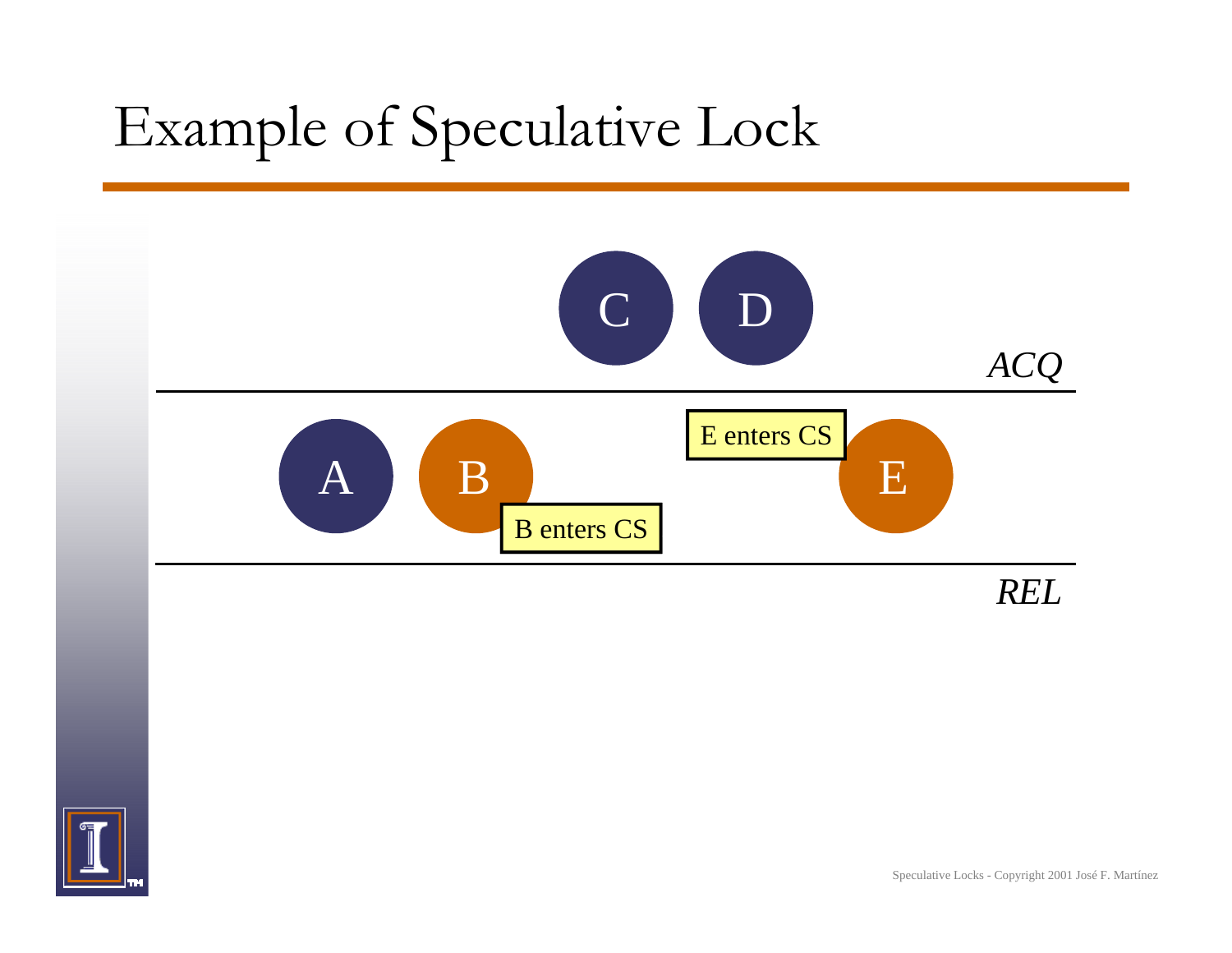

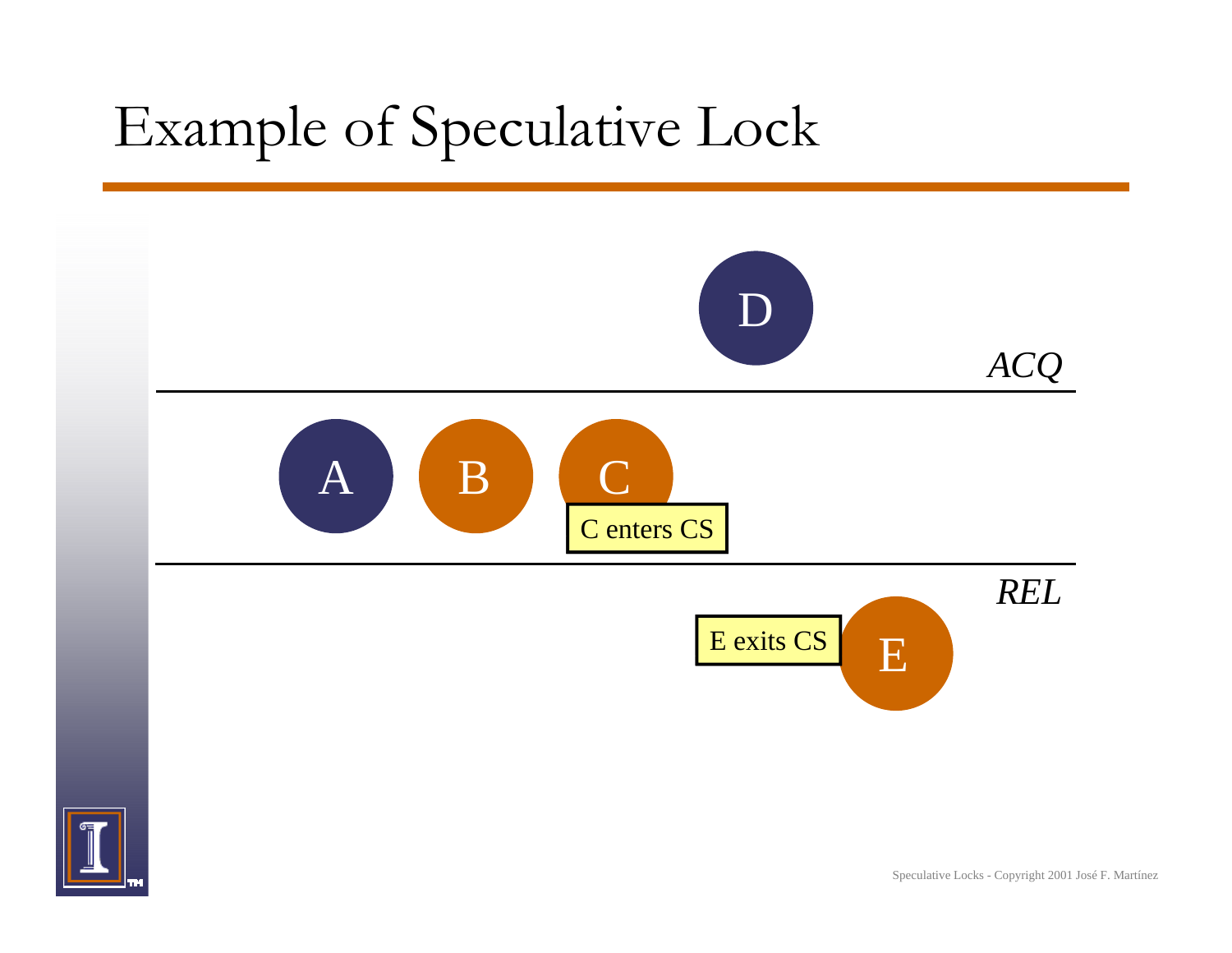

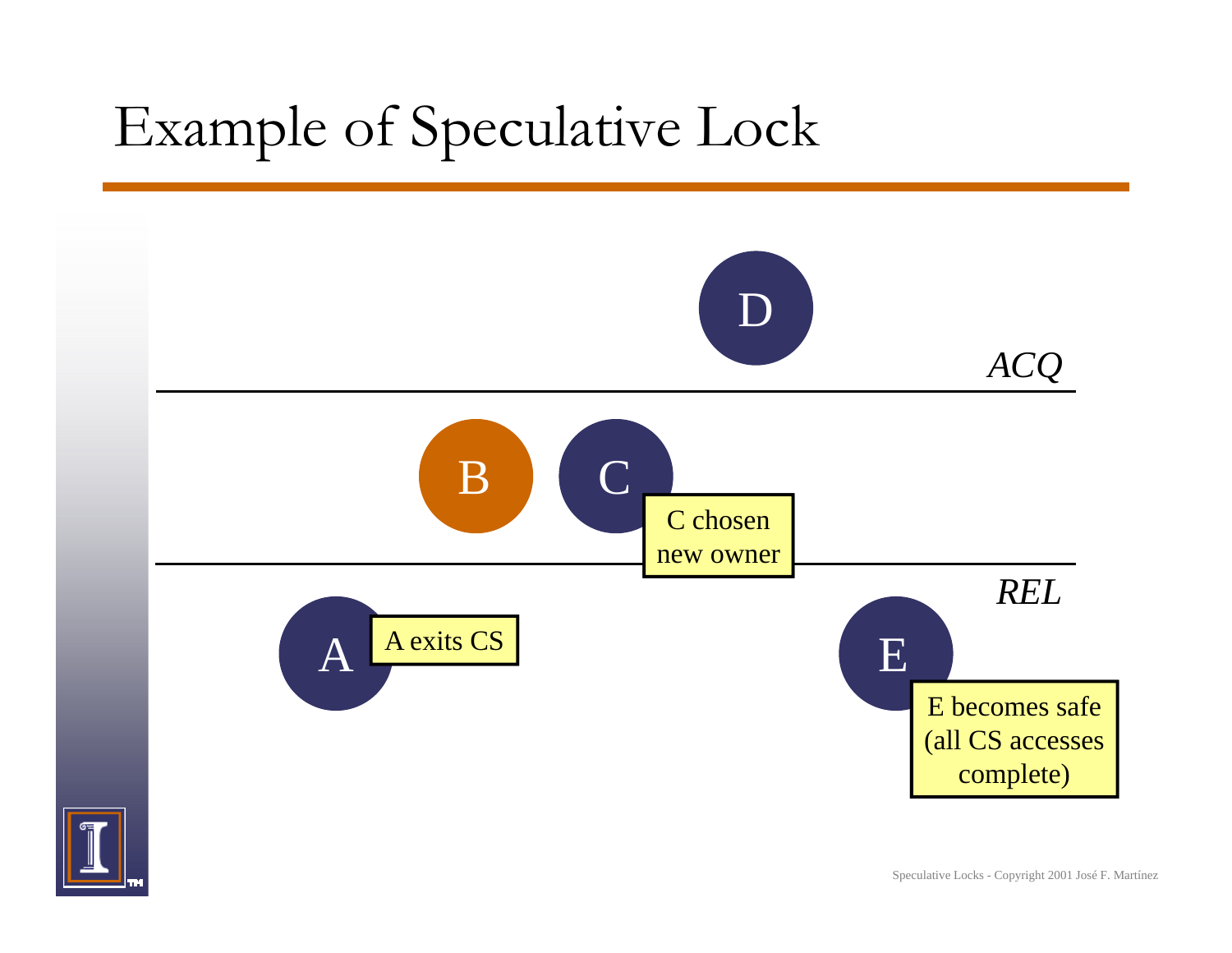# Speculative Concurrency Unit



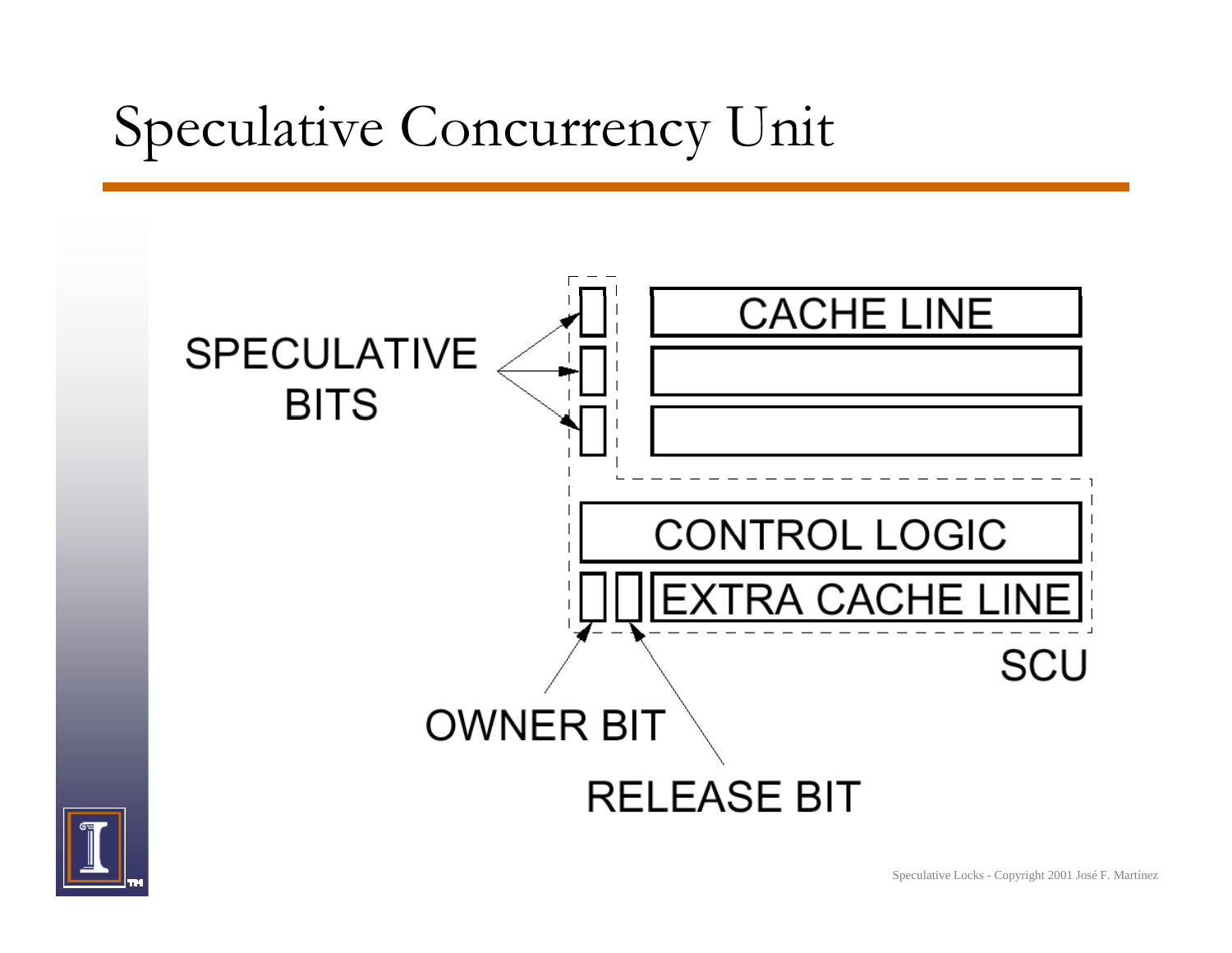# Handling of Critical Section

#### SCU: off-loads processor from T&T&S

L: $ld$   $$1,loc$ bnz Lt&s \$1,loc bnz L

- Processor: checkpoints state and continues
	- –– Lines accessed will be marked as Speculative
	- –Dirty lines will be written back prior to speculative access
- When lock is ac quired:
	- Set Owner bit
	- –Clear all Speculative bits

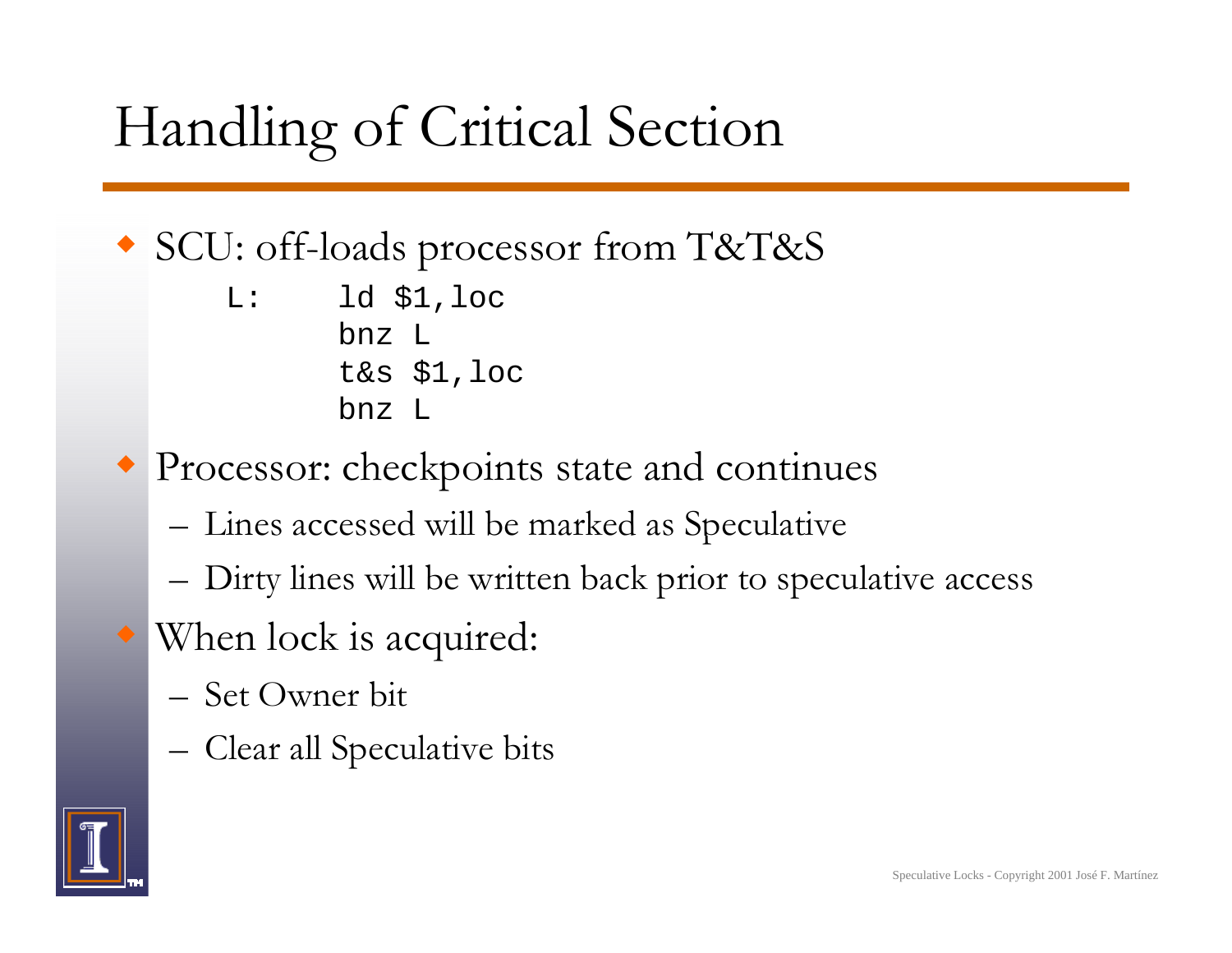#### Out-of-Order Accesses

- External action on *speculative* line:
	- Invalidate all Speculative+Dirty lines
	- –Squash thread and roll back to checkpointed state
- Early Release:
	- –Complete all accesses before release point, then
	- –Set Release bit (thread still especulative)
- Lock detected available after Release:
	- –Clear all Speculative bits
	- Lock variable left alone!

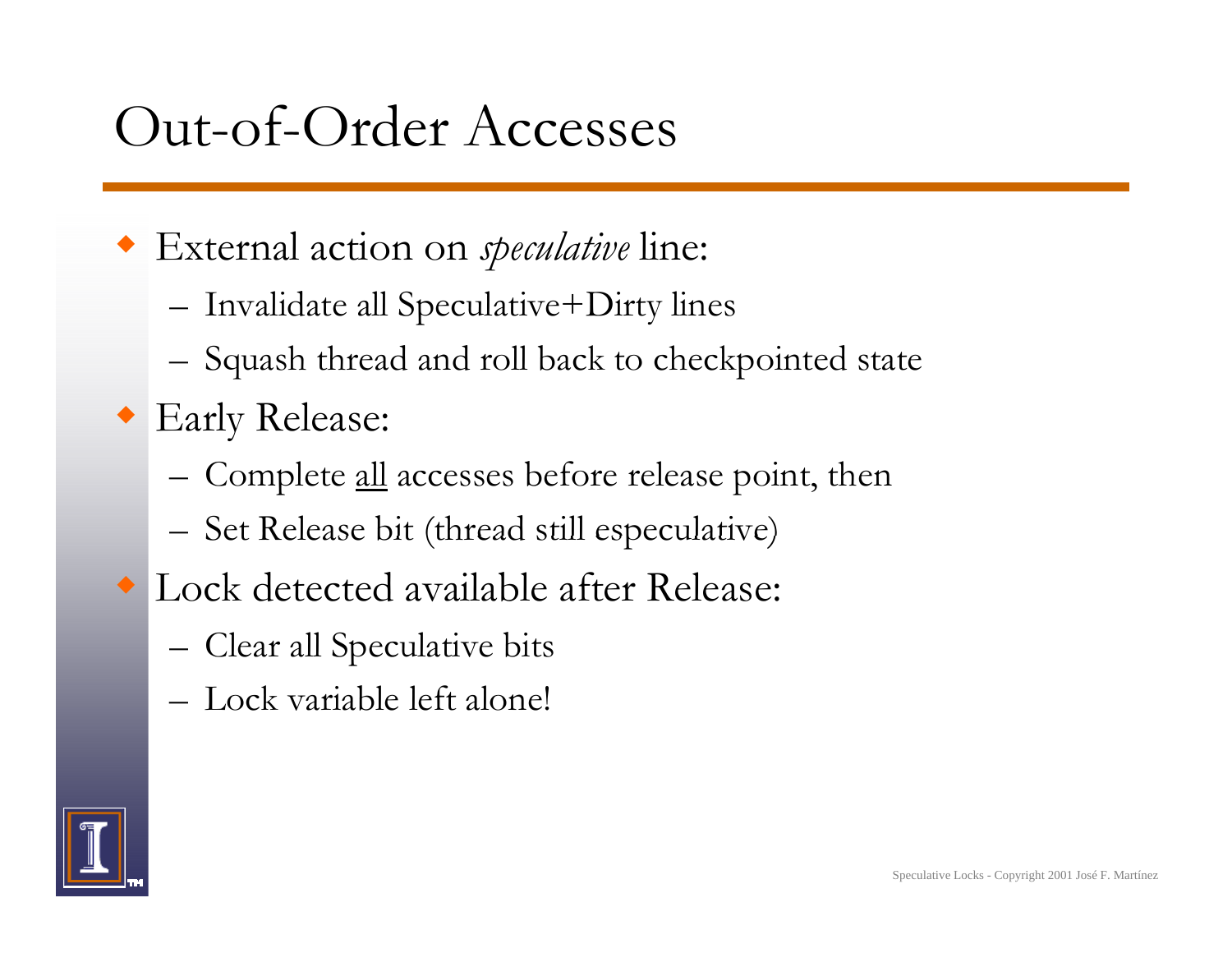# Summary of Benefits

- Concurrent access to critical section
- Does not require major code changes
- Utilises existing caches, coherence protocol
- Fast acquire and on-the-fly squash operations
- Forward progress guaranteed (limited worst case)
- All in-order conflicts tolerated

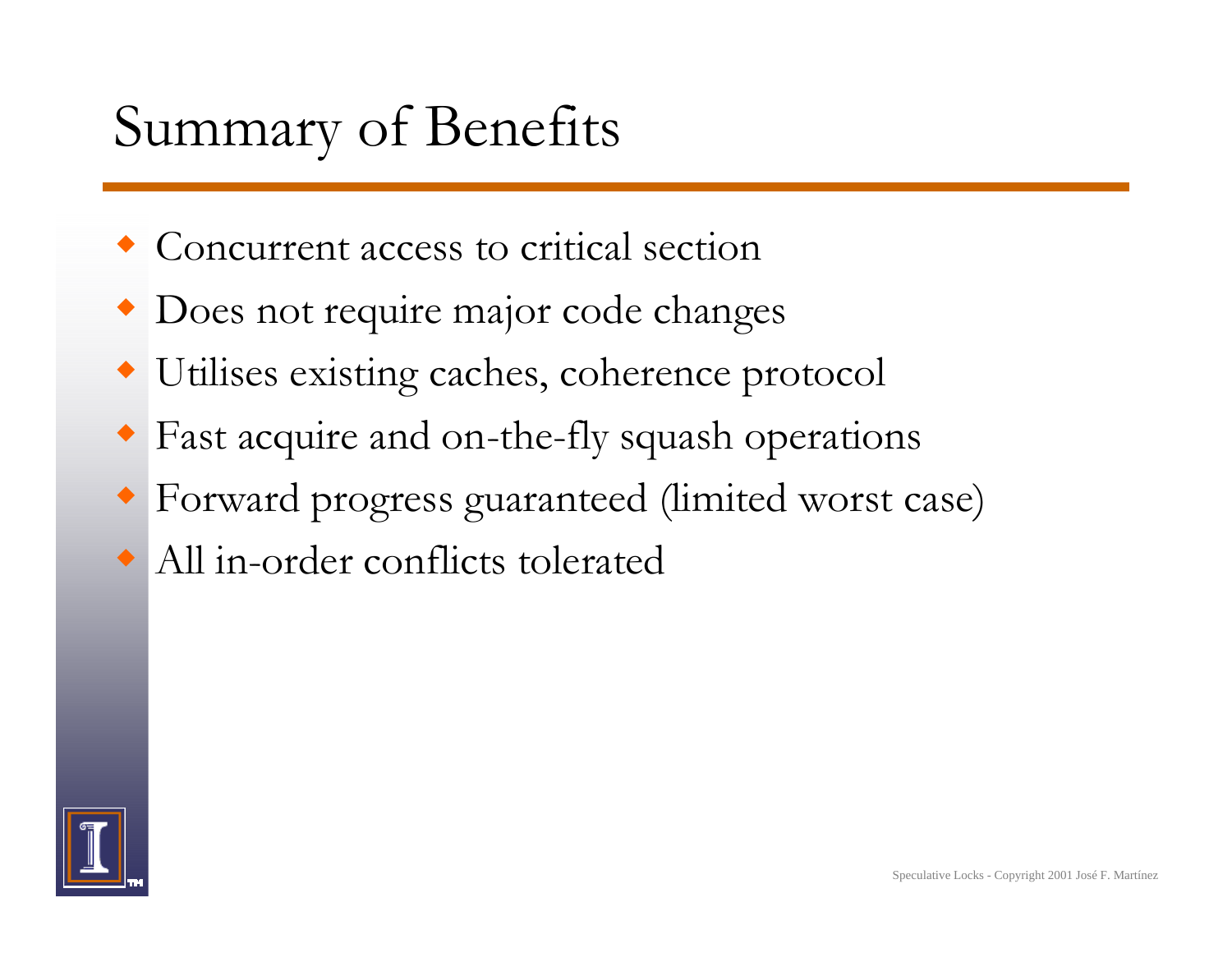#### Limitations

- Cache overflow of speculative state
	- Stall and wait to become owner
		- Need not restart owner guarantees forward progress
	- Can use victim buffer to reduce overflow due to conflict\*
- Non-cacheable/non-repeatable operations
	- –Spin on SCU Owner bit itself before performing these

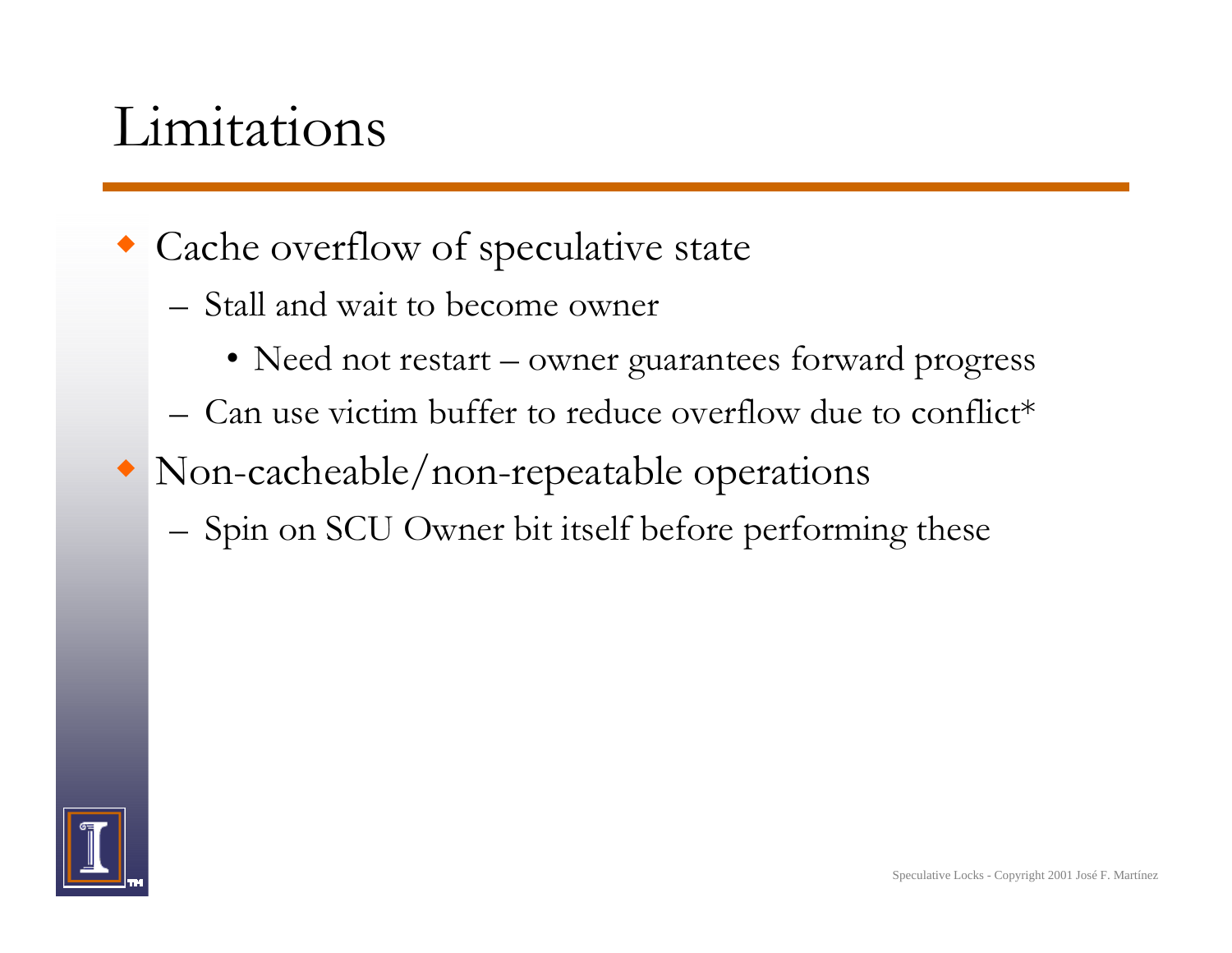# Example: (Very) Simplified TPC-C

- Preliminary feasibility experiment
	- Results shown for PRAM w/ infinite caches
- Synthetic OLTP on 64 processors
	- Five branches, five tellers/branch
	- –Variable number of accounts/teller (5-1000)
	- –– One million randomly-generated synthetic transactions:
		- Pre-processing
		- Balance read
		- Internal processing
		- Balance update
		- Post-processing

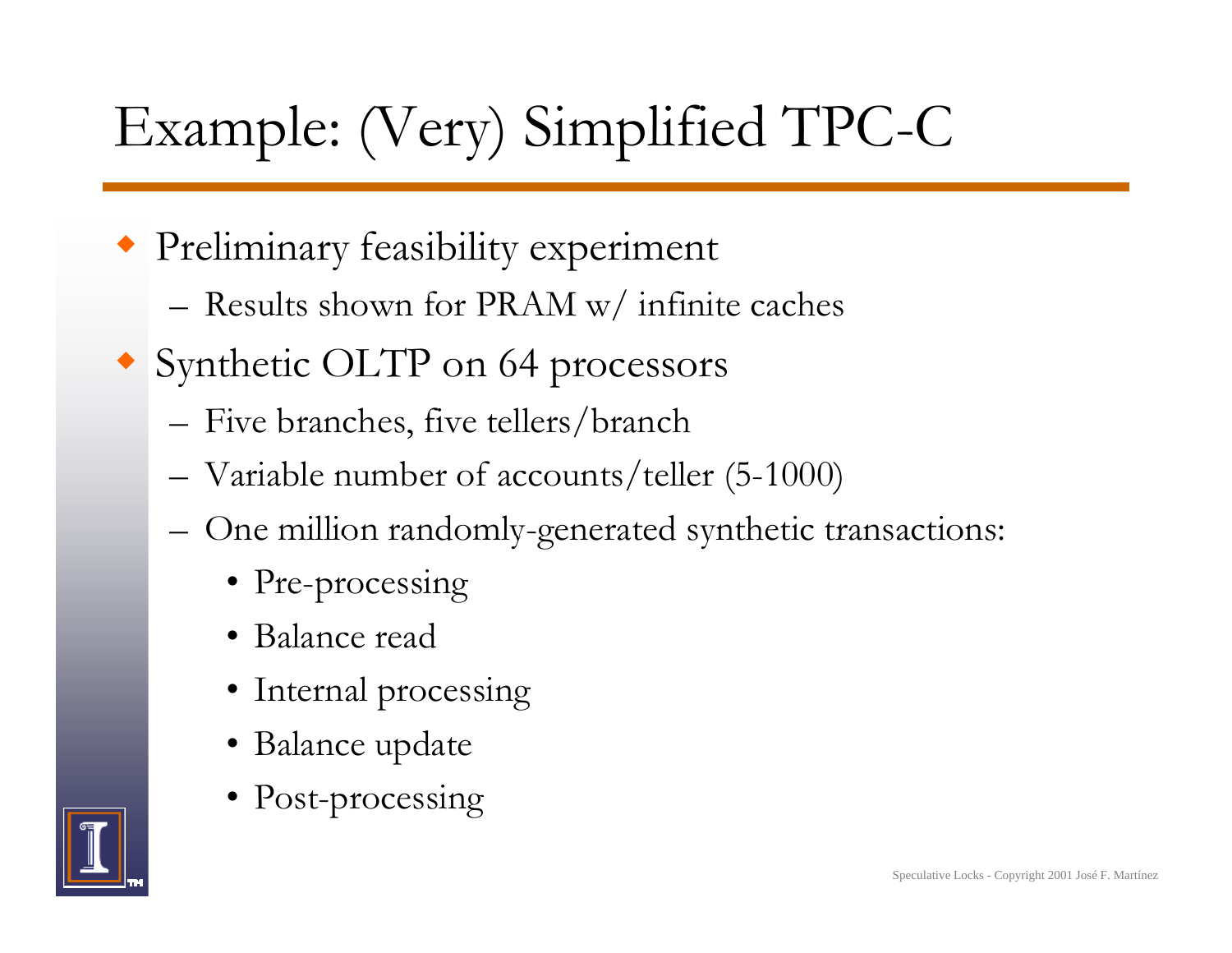### Example: (Very) Simplified TPC-C





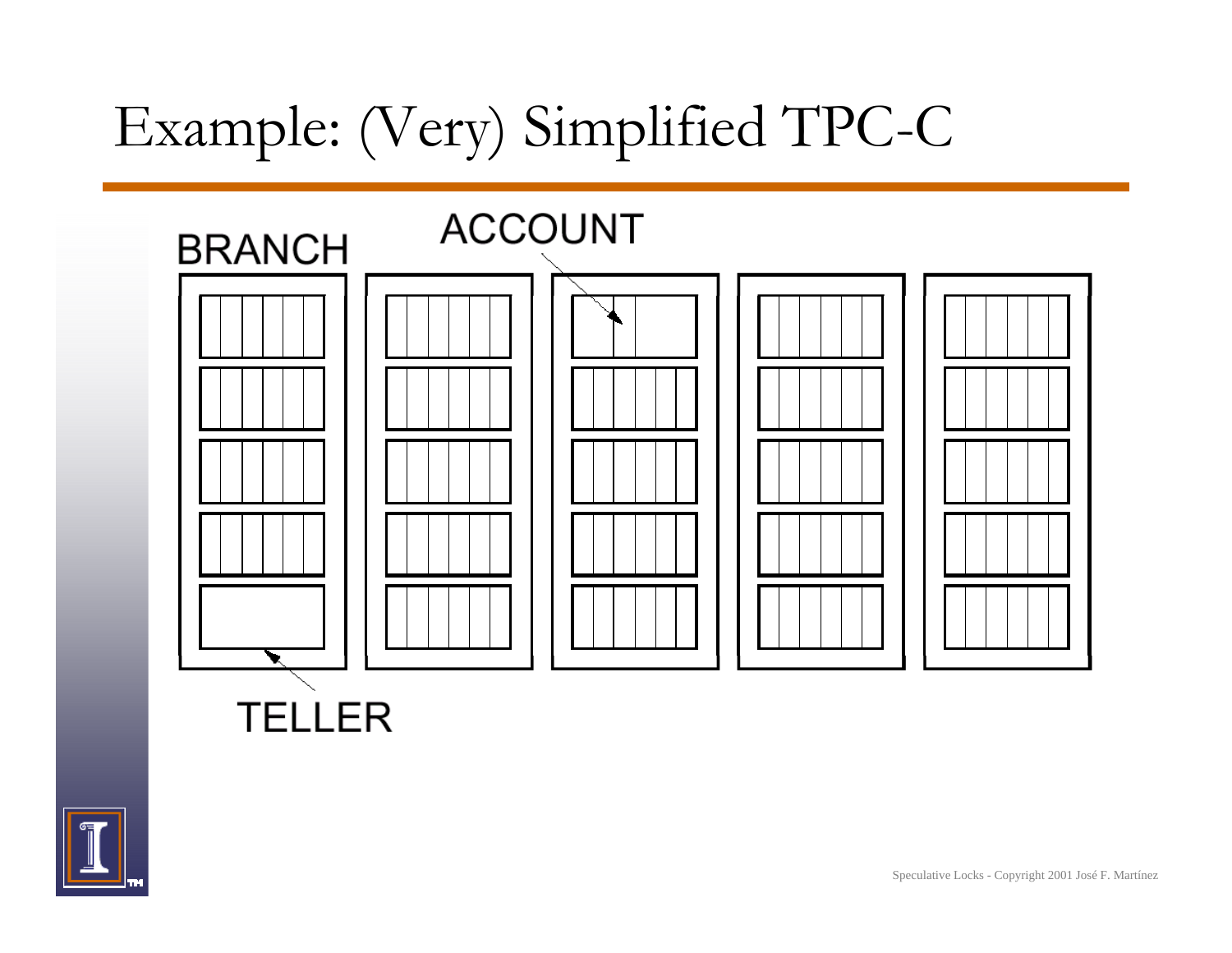#### Results against Finest Grain

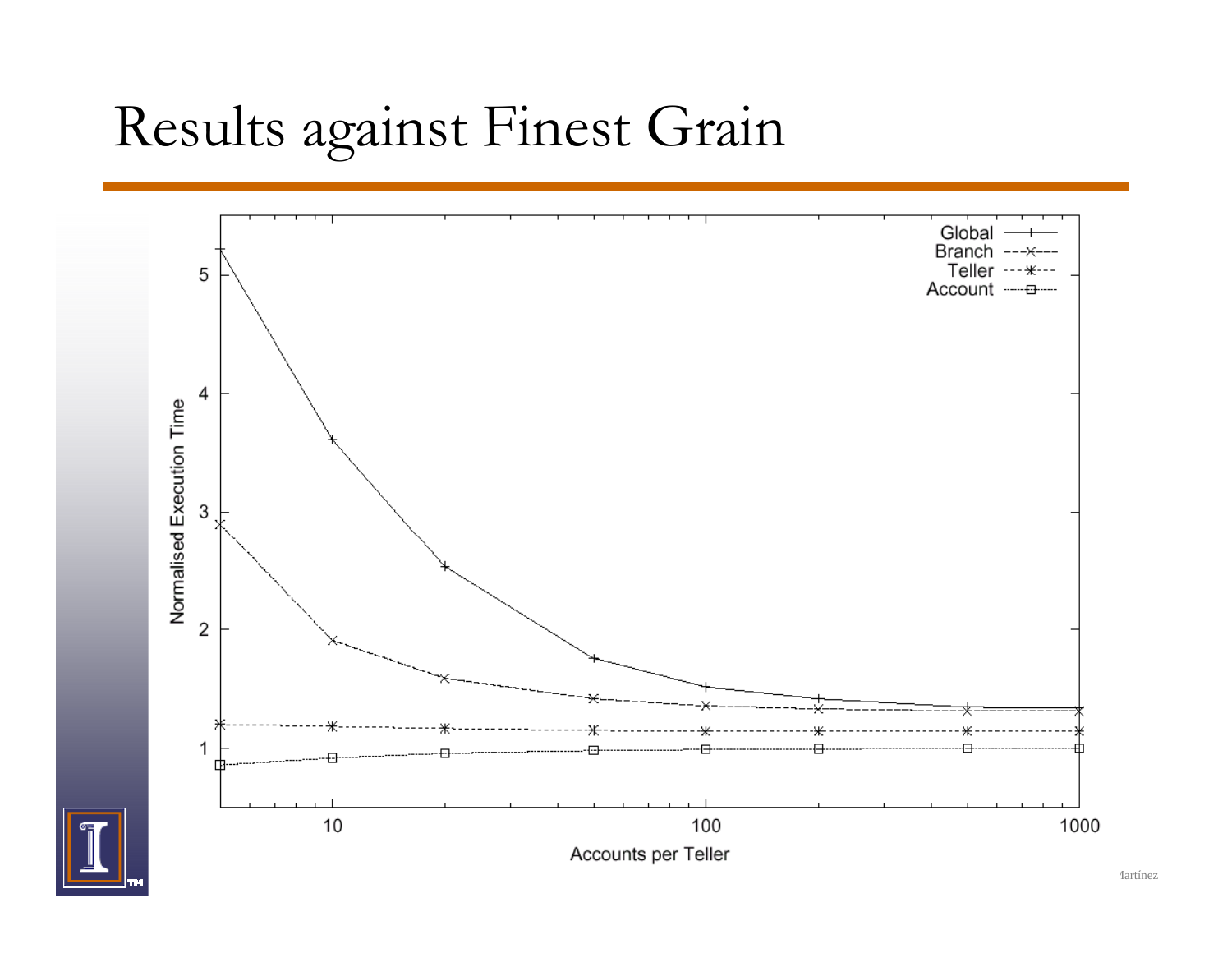#### Conclusions and Future Work

- Speculative Locks hardware-controlled concurrent execution of critical sections, may:
	- –Improve performance of existing codes
	- –- Offer better programmability/concurrency trade-off
- SCU simple, yet effective implementation
	- In progress: analysis of effect on full applications through detailed execution-driven simulation

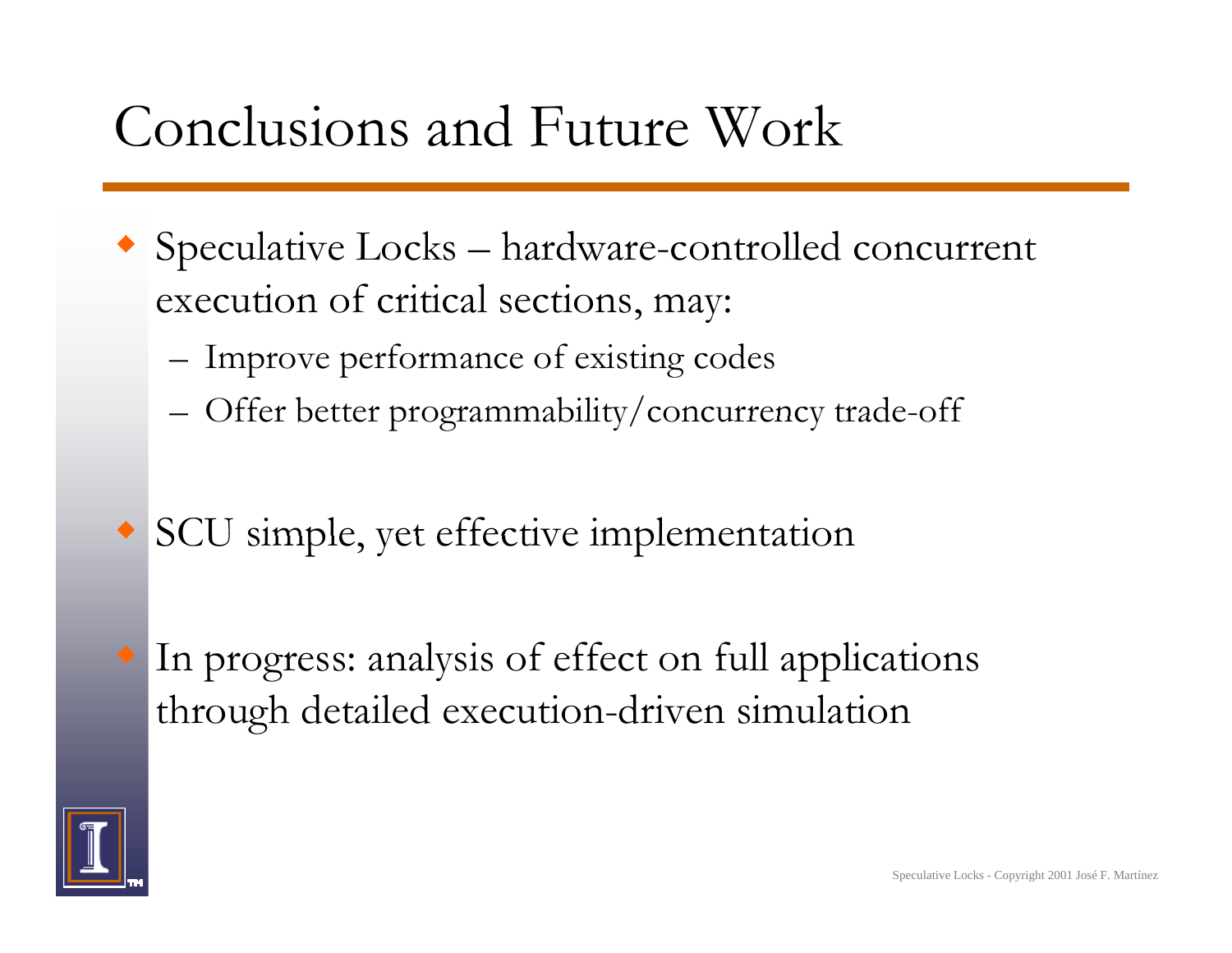#### Speculative Locks

#### José F. Martínez and Josep Torrellas

**{martinez,torrellas}@cs.uiuc.edu http://iacoma.cs.uiuc.edu/**

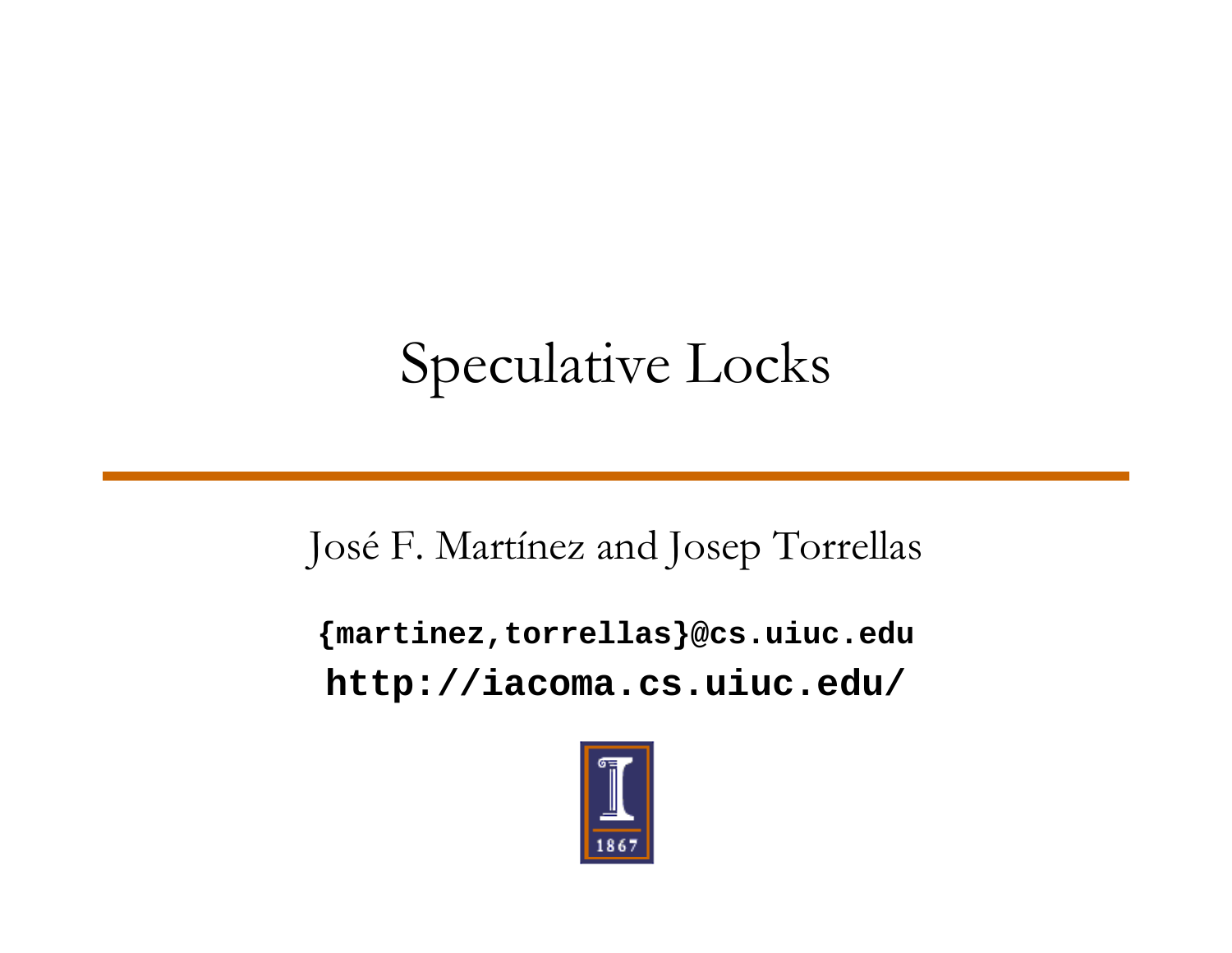#### Transactional Memory\*

- *Lock-free* technique (multivariable LL/SC)
	- Uses <u>special memory and control operations</u>
	- –Executes <u>all</u> transactions speculatively (no owner)
		- Requires provisions for deadlock prevention
	- Monitors for <u>conflicts</u> (no in- or out-of-order concept)
	- Repeats if any conflict detected <u>at commit time</u>
		- No gain if conflicts arise



\*Herlihy et al, ISCA93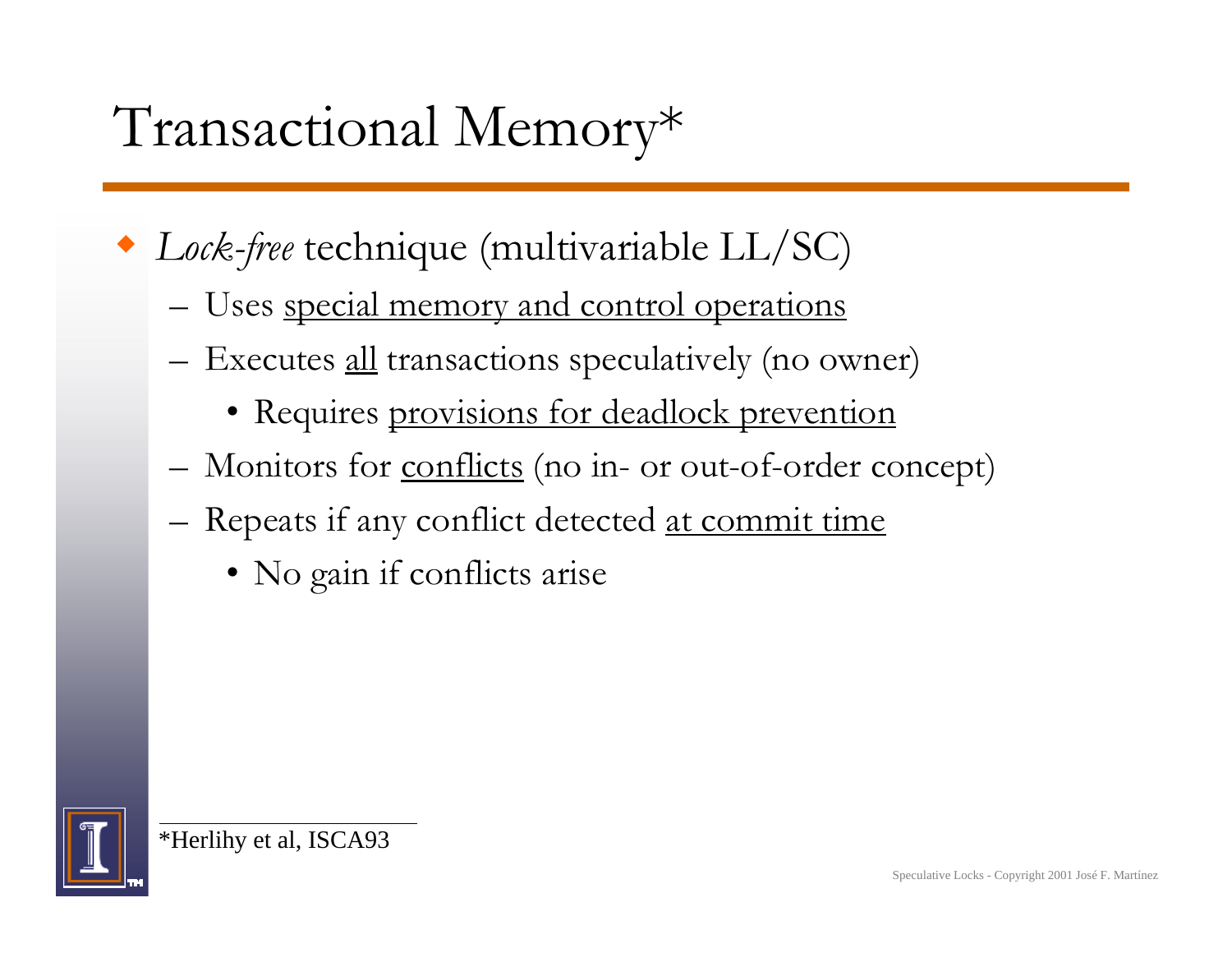# Oklahoma Update\*

- *Lock-free* technique (multivariable LL/SC)
	- $-$  Load variables and modify speculatively in *reservation registers*
	- –Request exclusive rights to all such variables at commit time
	- –Success if permissions granted w/o intervening invalidation
- Limitations:
	- –Speculative state limited to dedicated reservation registers
	- –Commit phase potentially slow, traffic-intensive
	- Forward progress guarantee based on
		- Absence of false sharing
		- Buffering capacity at node to defer incoming invalidations

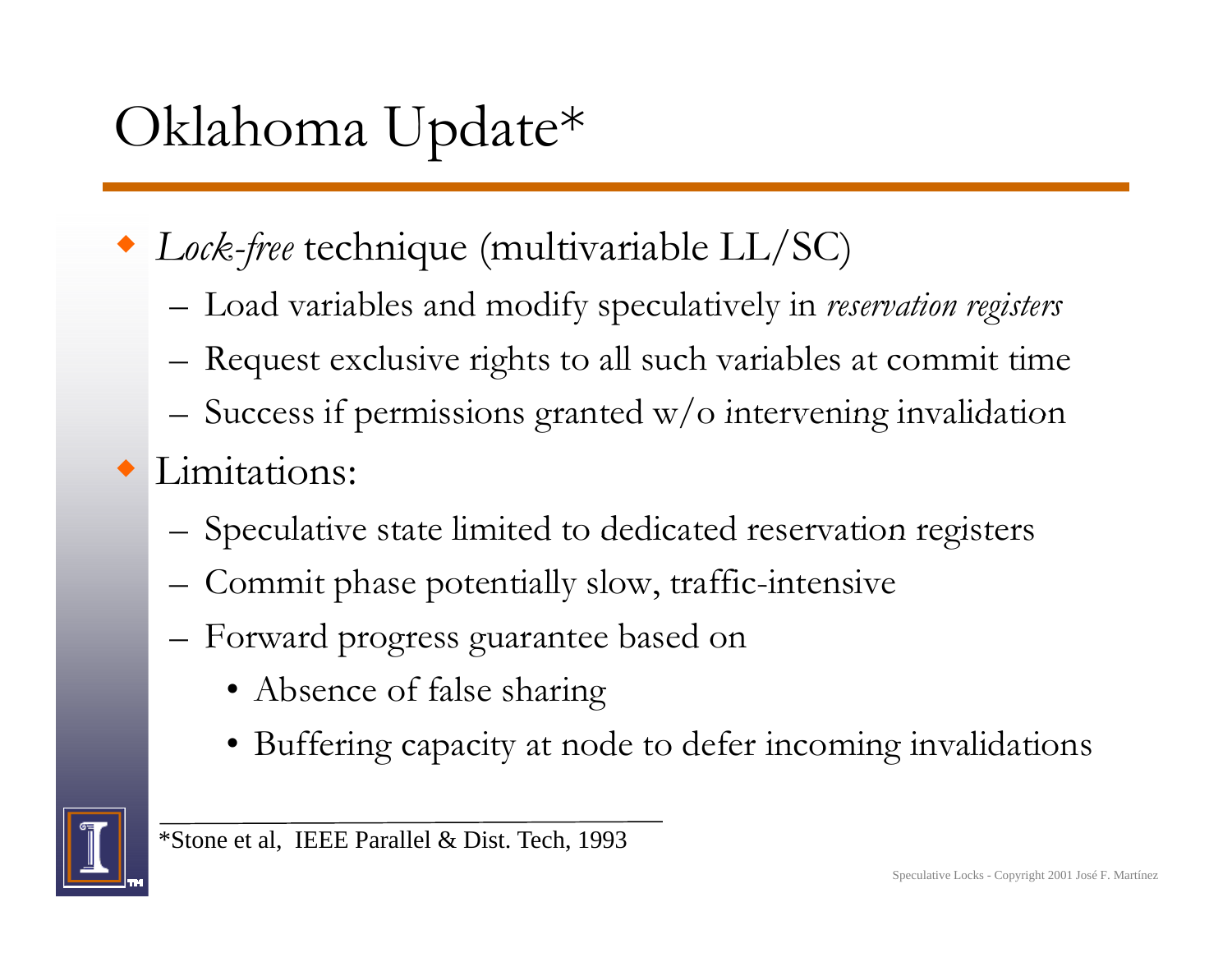# Support for Multiple Locks



\* Unless T1 is already out of loc1's critical section